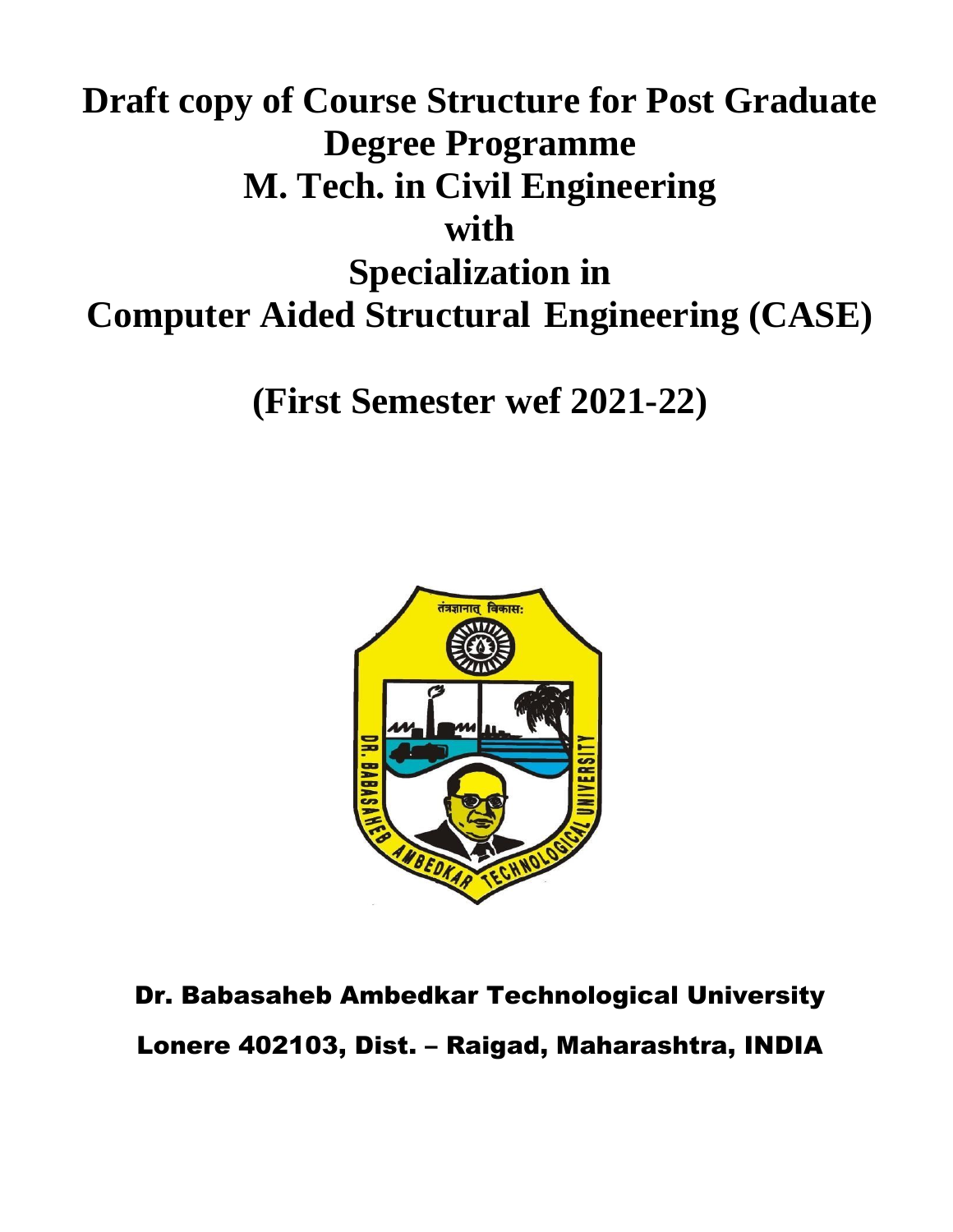# **Program Objectives**

Goal of the Civil engineering with a specialization in Computer Aided Structural Engineering (CASE) at Dr. Babasaheb Ambedkar technological University, Lonere is to provide students with preparation to become worthy of professional careers in the field and to be motivated for lifelong learning. All prescribed courses have definite objectives and outcomes. Program objectives are expected qualities of engineers as under:

a) Preparation: To prepare students to excel in various educational programmes or to succeed in industry /technical profession through further education/training;

b) Core Competence: To provide students with a solid foundation in mathematical, scientific fundamentals required to solve Structural problems;

c) Breadth: To train students with a breadth of scientific knowledge to comprehend, analyze, design & create novelproducts and solutions for real life problems;

d) Professionalism: To inculcate in students professional/ethical attitude, effective team work skills, multidisciplinary approach and to relate engineering issues to a broader context;

e) Learning Environment: To provide students with academic environment of excellence, leadership, ethicalguidelines and life-long learning needed for a long / productive career.

In addition to above Dr. Babasaheb Ambedkar Technological University, Lonere graduate is expected to be

1. Taking pride in their profession and have commitment to highest standards of ethical practices and relatedtechnical disciplines;

2. Able to design structural system that is safe, economical and efficient;

3. Capable of using modern tools efficiently in all aspects of professional practices;

4. Dealing successfully with real life civil engineering problems and achieve practical solutions based on a soundscience and engineering knowledge;

5. Shall be engage in continuous research, development and exchange of knowledge for professional development;

6. Be honest in their control and performing their duties and promote effective use of resources through open,honest and impartial services to the public;

7. Act in such a manner which will uphold the honour, integrity, or dignity of the engineering profession, andavoid knowingly engaging in business or professional practices of a fraudulent, dishonest or unethical nature;

8. Recognize that the lives, safety, health and welfare of the general public are dependent upon engineering,decision and practices;

9. Continue their professional development throughout their careers and provide opportunities for the professionaldevelopment;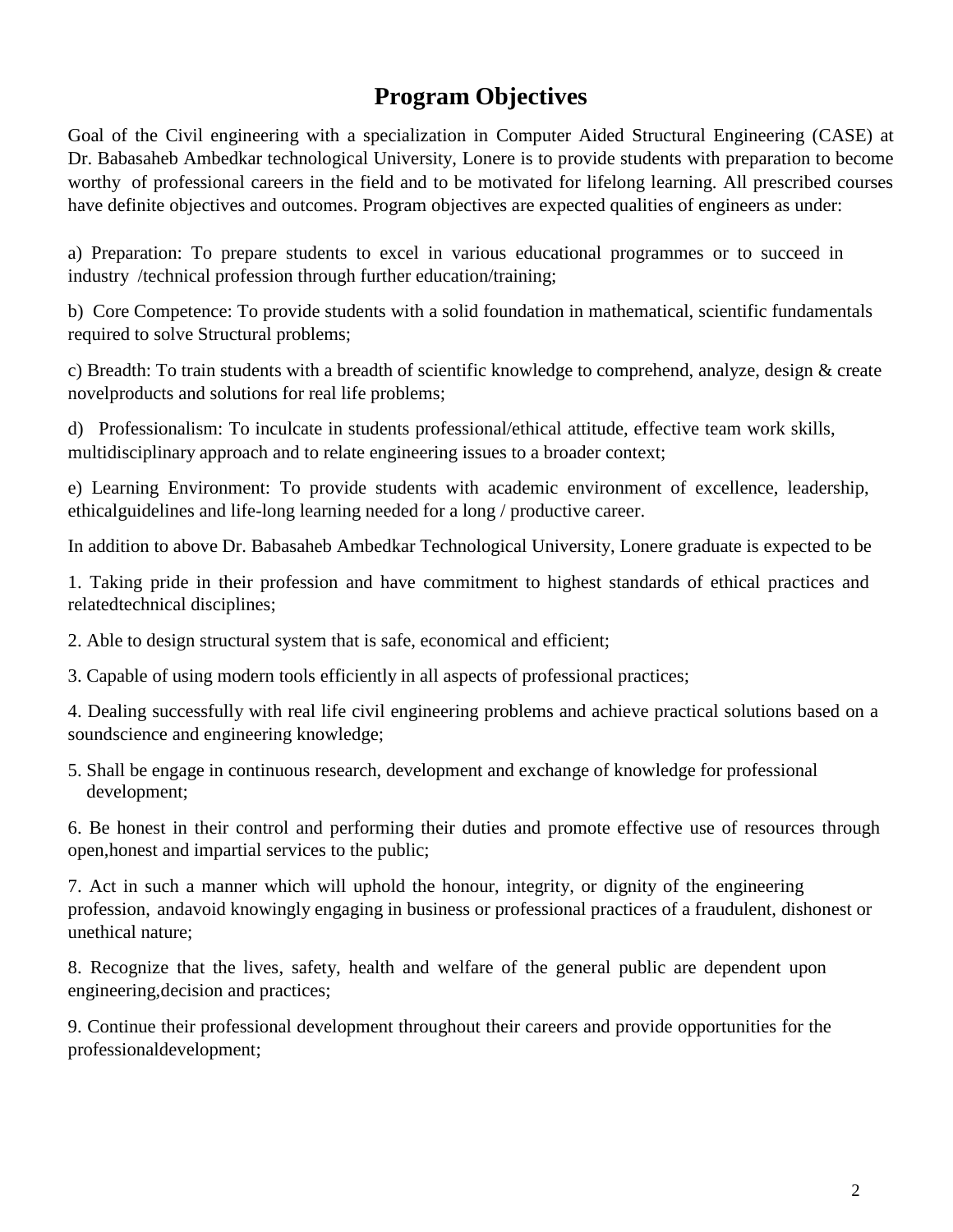# **Proposed Course Structure for Post Graduate Degree Programme M. Tech. in Civil Engineering (Computer Aided Structural Engineering)**

|                             | Subject<br>Code | Name of Subject                                 | <b>Teaching Scheme</b> |                |                          |                | <b>Examination Scheme</b> |            |                      |                          |       |
|-----------------------------|-----------------|-------------------------------------------------|------------------------|----------------|--------------------------|----------------|---------------------------|------------|----------------------|--------------------------|-------|
| Sr.<br>No.                  |                 |                                                 | L                      | T              | $\mathbf{P}$             | Credits        | CA                        | <b>MSE</b> | Theory<br><b>ESE</b> | PR/<br><b>OR</b>         | Total |
| 01                          | CASE101         | Theory of Elasticity and Plasticity             | 3                      |                |                          | $\overline{4}$ | 20                        | 20         | 60                   | -                        | 100   |
| 02                          | CASE102         | <b>Matrix Methods of Structural</b><br>Analysis | 3                      | 1              |                          | $\overline{4}$ | 20                        | 20         | 60                   | $\overline{\phantom{a}}$ | 100   |
| 03                          | CASE103         | <b>Structural Dynamics</b>                      | 3                      | 1              |                          | 4              | 20                        | 20         | 60                   | $\overline{\phantom{a}}$ | 100   |
| 04                          | CASE-E1         | Elective-I                                      | 3                      |                | $\overline{\phantom{0}}$ | 3              | 20                        | 20         | 60                   | $\overline{a}$           | 100   |
| 05                          | CASE-E2         | Elective-II                                     | 3                      |                |                          | 3              | 20                        | 20         | 60                   | $\overline{\phantom{a}}$ | 100   |
| 06                          | CASE-L01        | <b>CASE-I Laboratory</b>                        |                        |                | $\overline{2}$           | 1              | 50                        |            |                      | 50                       | 100   |
| 07                          | CASE-L02        | <b>CASE-II Laboratory</b>                       |                        |                | $\overline{2}$           | $\mathbf{1}$   | 50                        |            |                      | 50                       | 100   |
| <b>Total for Semester I</b> |                 |                                                 |                        | 0 <sub>3</sub> | 04                       | 20             | 200                       | 100        | 300                  | <b>100</b>               | 700   |

# **First Semester**

#### **Elective-I**

**CASE-E1-01:** Advance Structural Analysis **CASE-E1-02:** Numerical Methods **CASE-E1-03**: Design of Steel Concrete Composite Structures **CASE-E1-04**: Design of Bridges

#### **Elective-II**

**CASE-E2-01:** Advanced Pre-stressed Concrete **CASE-E2-02:** Design of Masonry Structures **CASE-E2-03:** Offshore Structures **CASE-E2-04:** Structural Stability

 **CASE-L01:** Students are expected to develop programs for Analysis & Design of Various Structural Elements by using excel spread sheets or any programming language (minimum 10 Programs)

 **CASE-L02:** 3D Analysis and Design of Multistory RCC Structure by using any Software with Modeling of Shear wall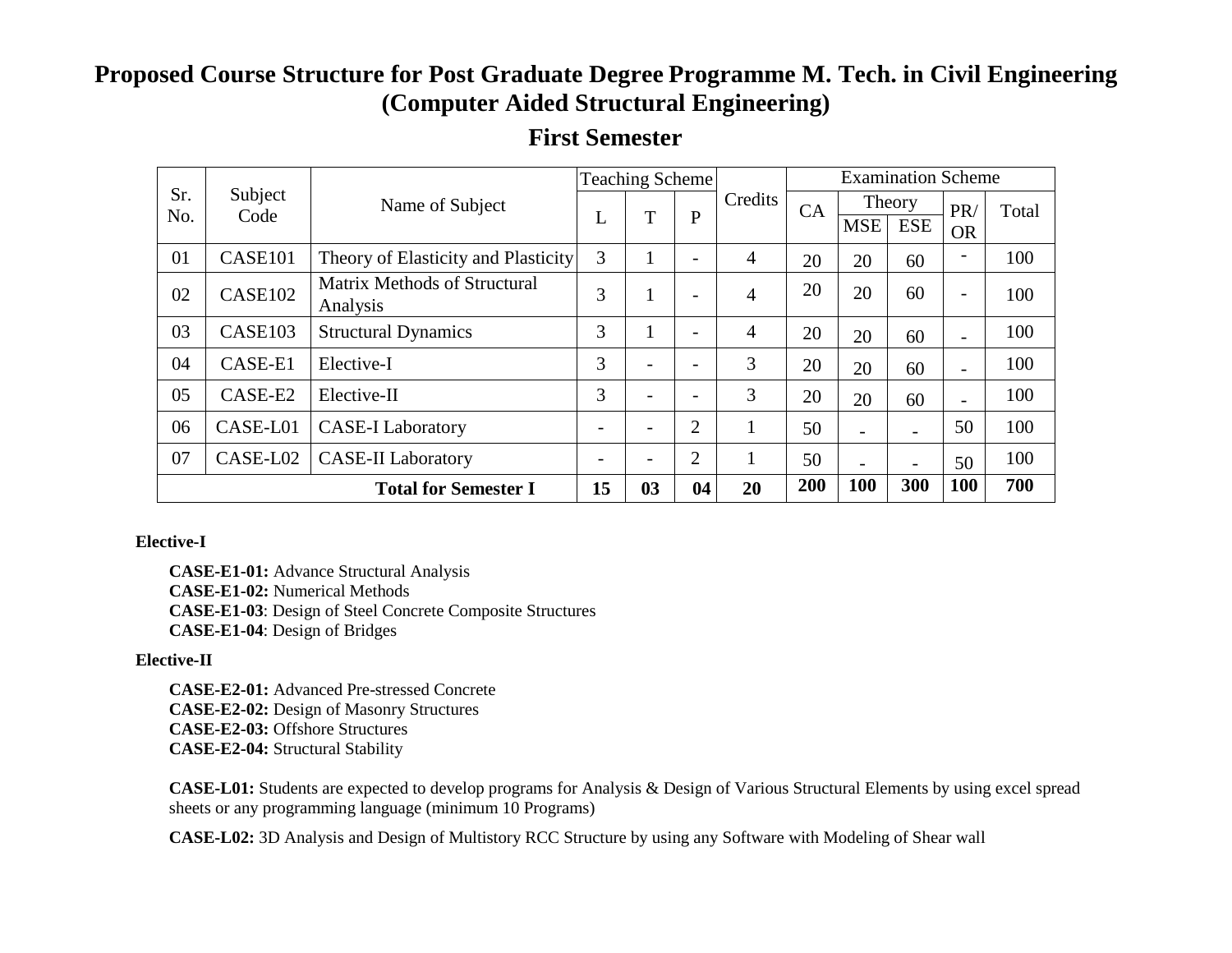# **Detailed Syllabus**

**Semester I**

#### **CASE101 Theory of Elasticity and Plasticity**

**Teaching Schemes:** 3 Lect. + 1 Tut hrs./week; **Evaluation Scheme:** Theory: 60; Mid-semester Exam 20; Class Assessment 20

#### **Course Contents**

#### **Module 1: Analysis of Stresses and Strains**

Concept of Stress at a Point, Stress Tensor, State of Stress at a Point in Cartesian Coordinate System, Derivation of Stress Equilibrium Equations in Cartesian and Polar Coordinate System, Cauchy's Formula, Normal Stress, Shear Stress and Resultant Stress on any Inclined Plane, Transformation of Stresses, Stress Invariants, State of Pure Shear, Principal Stresses, Maximum Shear Stresses, Octahedral Stresses, Decomposition of State of Stress into Pure Shear and Hydrostatic Stress, Mohr's Circles/ Spheres for Various States of Stress, The State of Strain at a Point, Strain Displacement Relations, Strain Compatibility Condition, Volumetric Strain, Problems on Navier Lame's Equilibrium Equations, Problems on Beltrami - Michell Compatibility Equations, Boundary Value Problems in Elasticity.**(08 Lectures)**

#### **Module 2: Stress-Strain Relationship**

Generalized Hooke's Law, Hooke's Law for Isotropic, Orthotropic, Plane Stress, Plane Strain and Axi-Symmetric Problems, Relations between Elastic Constants, Problems in 2D and 3D Cartesian Coordinate System, Airy's Stress Function, Bending of Beams, Straight Beams & Asymmetrical Bending, Euler Bernoulli Hypothesis, Shear Center or Center of Flexure, Shear Center in Thin-Walled Open Sections and Other Sections. **(08 Lectures)**

#### **Module 3: Stress Concentration Problems**

Stress Concentration Problems such as Stress Concentration due to Circular Hole in Stressed Plate (Kirsch's Problem), Stresses under Concentrated Load such as Concentrated Load acting on the Vertex of a Wedge (Michell's Problem) and Concentrated Load Acting on the Free Surface of a Plate (Flamant's Problem), Axi-symmetric Problems such as Stresses in Thick Cylinders Subjected to Internal and External Uniformly Distributed Pressures (Lame's Problem). **(06 Lectures)**

#### **Module 4: Torsion**

Assumptions and Torsion Equation for General Prismatic Solid Bars, Warping of Non-Circular Sections and St. Venant's Theory, Prandtle's Stress Function Approach, Torsion of Circular, Elliptical and Triangular Cross-Section, Torsion of Thin-Walled Structures by Membrane Analogy, Torsion of Rolled Sections and Shear Flow. **(06 Lectures)**

#### **Module 5: Plasticity**

Basic Equations, Similarities and Differences when Compared with Elasticity, Idealized Material Behaviour, Mechanical Models, Neck Formation, Failure Theories, Modes of Failure, Failure under Static Equilibrium, Buckling, Vibrations, Yielding, Fracture, Ductile and Brittle Failure, Yield Criteria, Rankine's Theory, Saint Venant's Theory, Tresca Criteria, Beltrami's Energy Criteria, Von Mises and Hencky & Huber's Theory, Comparison of Different Theories under Axial Tension and Torsion, VariousEmpirical Stress-Strain Relationships.**(07 Lectures)**

#### **Module 6: Yield Criteria & Yield Surface**

Use of Factor of Safety in Design, Numerical on Bar subjected to Axial Load, Bending and Torsion, Theories of Plastic Flow, Mohr-Coulomb Yield Criteria, Drucker Prager Yield Criteria, Principal Stress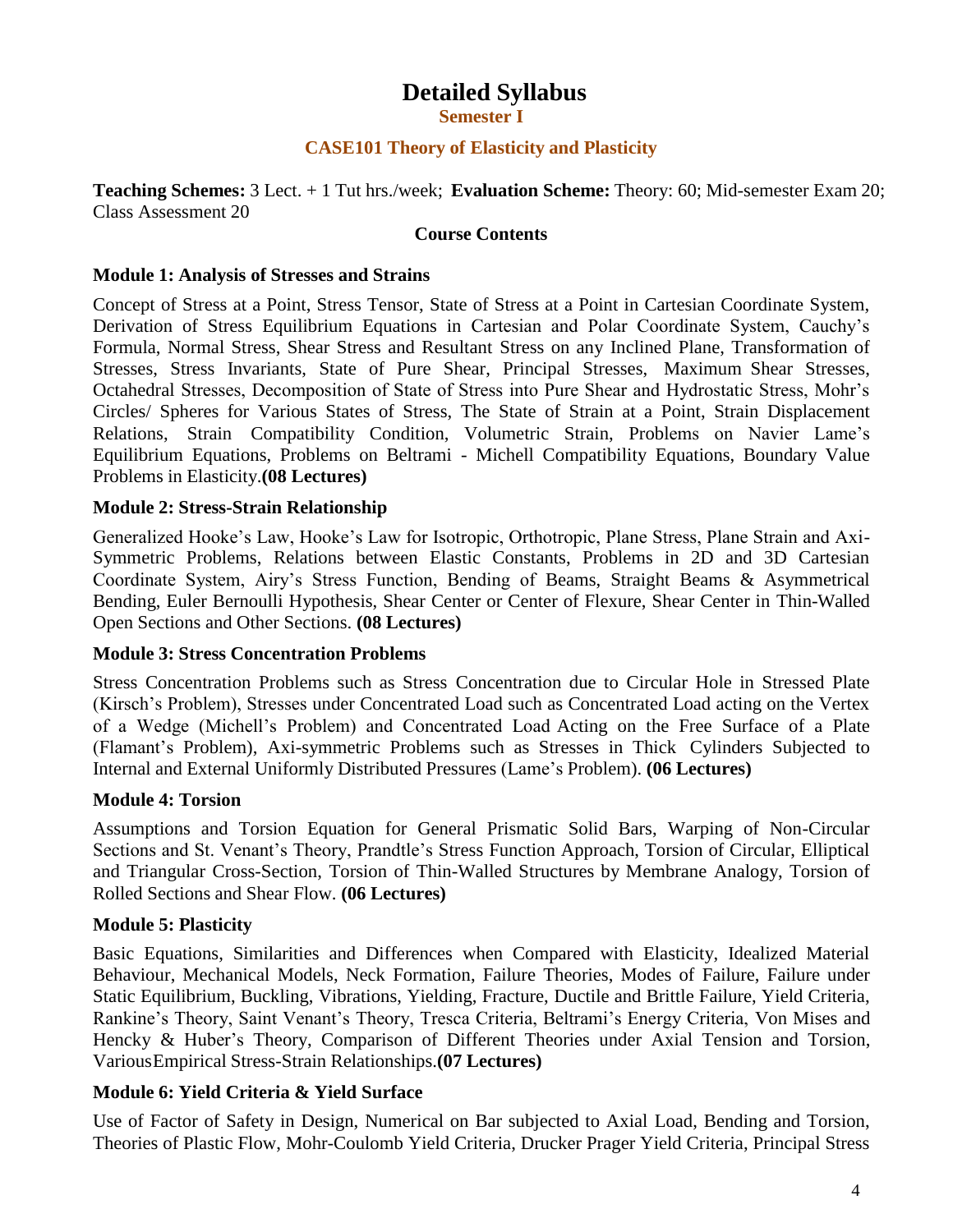Space & Yield Surface, Pi-Plane, Post Yield Stress Strain Behaviour, Plastic Stress Strain Relations, Prandtl Reuss Equation, Lavy-Mises Relation, Strain Hardening, Introduction to Visco-Elasticity and Visco-Plasticity, 1 D Models. **(07 Lectures)**

**Guidelines for Assignments:** Minimum Six assignments consisting theoretical as well as numerical aspects of the Course shall beperformed by the candidate.

**Guidelines for Class Test:** Class Test shall cover Syllabus of minimum Three Modules. **References:**

- L. S. Shrinath, Advanced Solid Mechanics, Tata-McGraw Hill Publications.
- Timoshenko & Goddier, Theory of Elasticity & Plasticity, Mc-Graw Hill Publications.
- Martin Sadd, Elasticity Theory, Applications & Numerics, Academic Press.
- M A Kazami, Solid Mechanics, Tata -McGraw Hill Publications.
- Sadhu Singh, Theory of Elasticity, Khanna Publishers, New Delhi.
- Irving Shames, Mechanics of Deformable Solids, Prantice Hall.
- N K Bairagi, Advanced Solid Mechanics, Khanna Publishers, New Delhi.
- Wang, Applied Elasticity, Dover Publications.
- N Dahl and T Lardner, S Crandall, Mechanics of Solids, McGraw Hill Publications.
- Scholer, Elasticity in Engineering, McGraw Hill Publications.

#### **Outcomes:**

#### **Upon completion of the course, the student will be able to:**

- Understand concept of stress and strain at a point, Stress equilibrium and Strain compatibility and Analyse Stress and Strain at a point with various perspectives, etc. under in 3D state of stress.
- Establish relation between stress and strain for various materials, Elastic constants, and reduce 3D problems to 2 D problems.
- Formulate and Analyse stress concentration problems due to various complex situations.
- Formulate and Analyse members subjected to Torsion using various classical approaches.
- Able to understand different post yielding behaviour of materials and Plasticity theories.
- Able to understand various yield criteria, and concept of factor of safety in design of various structural members, concept of Viscoelastic and Viscoplastic materials.

#### **CASE102 Matrix Methods of Structural Analysis**

**Teaching Schemes:** 3 Lect. + 1 Tut hrs./week; **Evaluation Scheme:** Theory: 60; Mid-semesterExam 20; Class Assessment 20

#### **Course Contents**

#### **Module 1: Introduction**

Introduction and Review of Various Methods for Finding Slopes and Deflections at a Point in Statically Determinate and Indeterminate Structures, Assessment of Deflected Shape of Structures for Different Loading & Support Conditions. **(02 Lectures)**

#### **Module 2: Direct Flexibility Matrix Method**

Direct Flexibility Matrix Method, Applications to Continuous Beams, Pin Jointed Frames, Rigid Jointed Frames. **(06 Lectures)**

#### **Module 3: Generalised Flexibility Matrix Method (12 Lectures)**

Generalised Flexibility Matrix Method, Applications to Continuous Beams, Pin Jointed Frames, Rigid Jointed Frames.

#### **Module 4: Direct Stiffness Matrix Method (06 Lectures)**

Direct Stiffness Matrix Method, Applications to Continuous Beams, Pin Jointed Frames, Rigid Jointed Frames Generalized Stiffness Matrix Method, Applications to Continuous Beams, Pin Jointed Frames, Rigid Jointed Frames. **(12 Lectures)**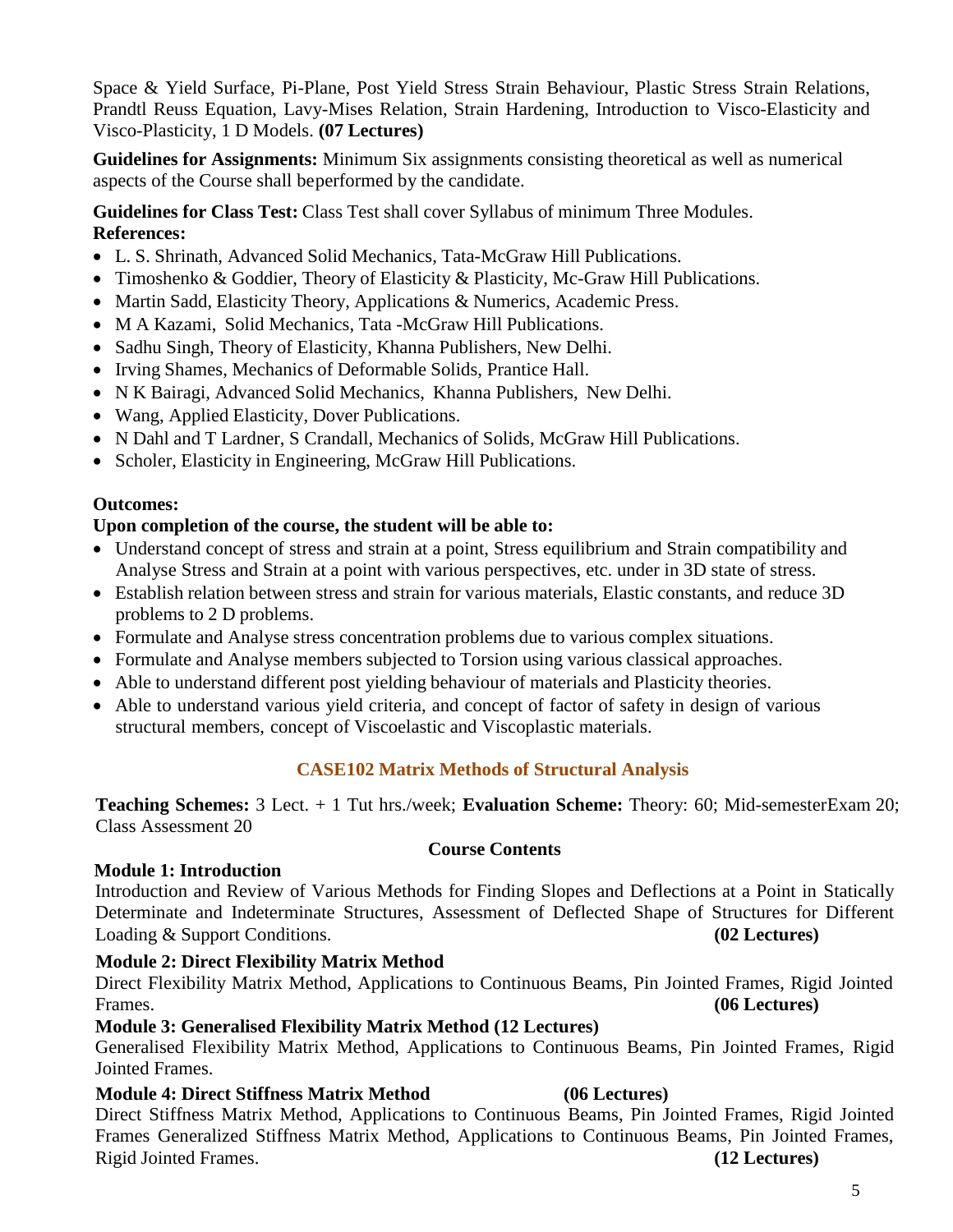#### **Module 5: Nonlinear Analysis**

Material and Geometric Non-Linearity, Stiffness Method with Material Non-Linearity and Geometric Non-Linearity. **(04 Lectures)**

**Guidelines for Assignments:** Minimum six assignments consisting theoretical as well as numerical aspects of the course shall be performed by the candidate containing numerical analysis of continuous beams, rigid jointed frames and pin jointed frames with all the methods mentioned in the syllabus. Additional analysis of structures with four or more degree of freedom using MATLAB/ Sci LAB/ C / Spreadsheet coding is desired.

**Guidelines for Class Test:** Class Test shall cover syllabus of any three Modules

#### **References:**

- Weaver W, Gere G. M., Matrix Analysis of Framed Structures, Van Nostrand Reinhold, NewYork.
- Hibbler R. C., Structural Analysis,
- Reddy C. S., Basic Structural Analysis, Tata Mc Graw Hill Publications.
- G. S. Pandit, S. P. Gupta, Structural Analysis A Matrix Approach, Tata Mc Graw HillPublications.
- Devdas Menon, Structural Analysis, Alpha Science.
- S. Meghare, S. K. Deshmukh, Matrix Methods of Structural Analysis, Charotor PublishingHouse.
- N. Thadani, J. P. Desai, Structural Analysis A Matrix Approach, Ueinall Publications,Mumbai.

#### **Outcomes:**

Upon completion of the course, the student will be able to:

- Draw deflected shapes of various structures for different loading and boundary conditions.
- Understand difference in force approach and displacement approach in structural analysis.
- Analyze various plane structural systems using direct and generalized flexibility approach.
- Analyze various plane structural systems using direct and generalized stiffness approach.
- Develop codes for computer-based analysis of plane structures.
- Understand effect of material non linearity and geometric non linearity on force displacementrelation and stiffness matrix.

#### **CASE103 STRUCTURAL DYNAMICS**

**Teaching Schemes:** 3 Lect. + 1 Tut hrs./week; **Evaluation Scheme:** Theory: 60; Mid-semesterExam 20; Class Assessment 20

#### **Course Contents**

#### **Module 1: SDoF Systems**

Simple Structures, SDoF System, Force -Displacement Relation, Damping Force, Equation of Motion, External Force, Mass Spring Damper System, Equation of Motion: Earthquake Excitation, Combining Static & Dynamic Responses, Methods of Solution of the Differential Equation, Free Vibration: Undamped & Viscously Damped Free Vibration, Energy in Free Vibration, Coulomb Damped Free Vibration, Response to Harmonic & Periodic Excitations, Viscously Damped Systems, Systems with Non-Viscous Damping. **(04 Lectures)**

#### **Module 2: SDoF System under General Loading**

Response to Unit Impulse, Arbitrary Time Varying Force, Response to Step and Ramp Forces, Response to Pulse Excitations, Rectangular Pulse, Half Sine Wave Pulse, Triangular Pulse, Response to Ground Motion, Numerical Evaluation of Dynamic Responses, Time Stepping Methods, Interpolation Methods, Newmark's Beta Method. **(06 Lectures)**

#### **Module 3: Generalized SDoF and MDoF System**

Generalised SDF Systems, Rigid Body Assemblages, Systems with Distributed Mass & Elasticity, Lumped Mass System, Natural Vibration Frequency by Rayleigh's method, Shape Functions.

MDoF Systems- Simple Systems, Two Story Shear Buildings, General Approach for Linear Systems, Static Condensation, Symmetric and Asymmetric systems subjected to Ground Motion, Symmetric Systems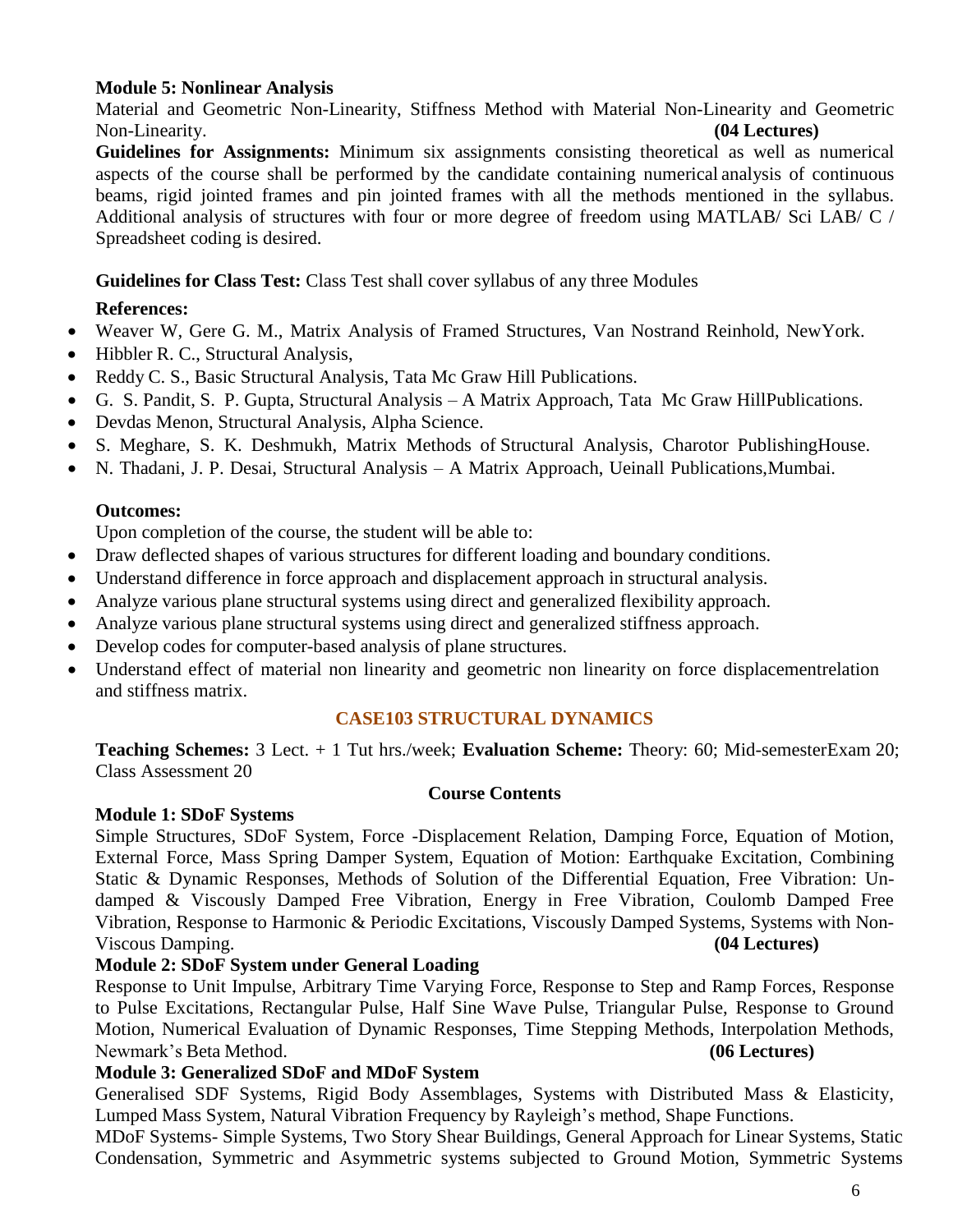subjected to Torsional Excitations, Multiple Support Excitations, Methods for Solving Equations of Motion. **(08 Lectures)**

#### **Module 4: Dynamic Analysis and Response of Linear Systems**

Systems without Damping, Natural Vibration Frequencies and Modes, Modal & Spectral Matrices, Orthogonality of Modes, Normalisation of Modes, Modal Expansion of Displacements, Free Vibration Response of Damped and Undamped and Classically Damped Systems, Damping in Structures, Classical Damping Matrix, Non-Classical Damping Matrix, Two DoF Systems, Modal Analysis, Modal Response Contributions. **(08 Lectures)**

#### **Module 5: Numerical Evaluation of Dynamic Response**

Time Stepping Method, Analysis of Linear and Non Linear Systems, Systems with Distributed Mass and Elasticity, Undamped motions due to Applied Forces, Undamped motion due toSupport Excitation, Natural Vibration Frequencies and Modes, Modal Analysis of Forced Dynamic Response, Rayleigh Ritz Method, Formulation using Conservation of Energy, Virtual Work, Finite Difference Method, Finite Element Method, Element Degree of Freedom and Interpolation Functions, Element Stiffness, Mass and Force Matrix, Comparison of FE Solutionwith Exact Solution. **(10 Lectures)**

**Guidelines for Assignments:** Minimum Six assignments consisting theoretical as well as numerical aspects of the Course shall be performed by the candidate.

**Guidelines for Class Test:** Class Test shall cover Syllabus of any Three Modules.

#### **References:**

- R. W. Clough & Joseph Penziene, Dynamics of Structures, Mc-Grew Hill Publications.
- A. K. Chopra, Dynamics of Structures: Theory & Application to Earthquake Engineering,Prentice Hall Publications.
- Mario Paz, Structural Dynamics, CBS Publication.
- Roy Craig, Structural Dynamics, John-Wiley & Sons.
- Jagmohan L. Humar, Dynamics of Structures, Swets and Zeitlinger, Netharlands.
- Jaikrisna, A. R. Chandrashekharan, Elements of earthquake Engineering, South AsianPublishers.
- Mukhopadhyay Madhujit, Structural Dynamics: Vibration and systems, Ane Books IndiaPublisher.
- Patrick Paultre, Dynamics of Structures, Wiley India **Outcomes:**

#### **Upon completion of the course, the student will be able to**:

- Understand basics of response of structures to forced vibrations and free vibrations.
- Analyse response of SDoF systems to general loading and understand various methods ofevaluation of dynamic response.
- Analyse response of structures to ground excitations, support excitations and torsionalexcitations.
- Understand and Analyse structures for natural frequency and modal analysis.
- Analyse response of structural system by numerical evaluation using various classicalapproaches.
- Understand and implement finite element approach in structural dynamics.

#### **Elective-I**

#### **CASE-E1-01 ADVANCED STRUCTURAL ANALYSIS**

**Teaching Schemes:** 3 Lect. hrs./week; **Evaluation Scheme:** Theory: 60; Mid-semester Exam 20;Class Assessment 20

#### **Course Contents**

#### **Module 1: Influence Line Diagrams for Indeterminate Structures:**

Continuous beams, portal frames and two hinged arches. Muller- Breslau's Principle andMoment Distribution Method. **(06 Lecture)**

**Module 2: Beams**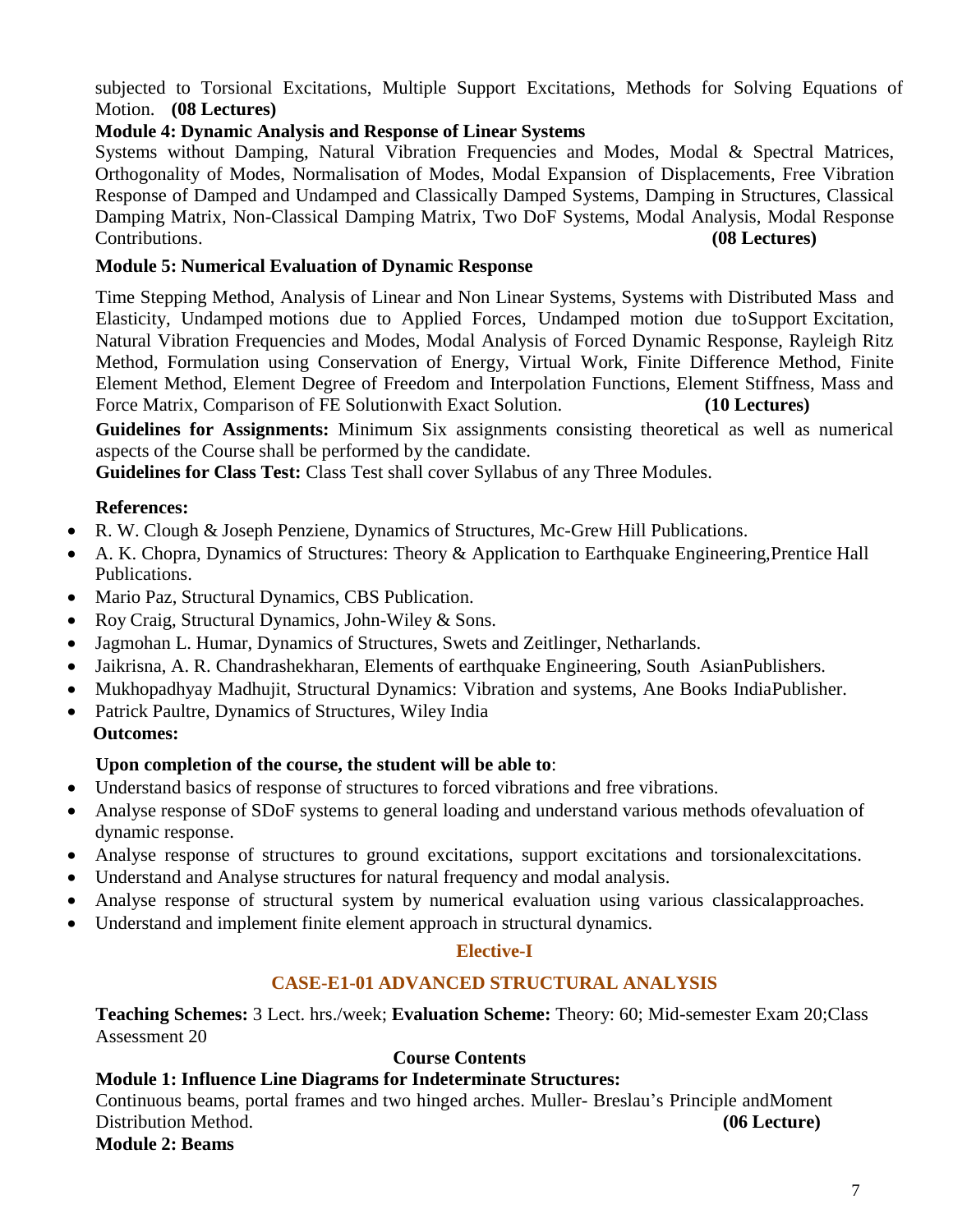Beams curved in plan**:** Determinate and indeterminate beams curved in plan. Beams on elastic foundations: Analysis of infinite, Semi- infinite and finite beams. **(08 Lecture)**

**Module 3: Beam columns:** Concept of geometric and material non linearity, Governing differential equation, Analysis of beam columns subjected to different loadings and support conditions, Stiffness and carry-over factors for beam-columns, fixed end actions due to various loads. **(06 Lecture)**

#### **Module 4: Shear center and Unsymmetrical bending.**

Position of shear center, shear flow, shear center of various sections, unsymmetrical bending, Zpolygon, combined stresses. **(06 Lecture)**

### **Module 5: Cables and suppression bridges**

Shape of cable, anchor cable, temperature stresses, moving loads, two hinged and three hinged stiffened bridges. **(06 Lecture)**

# **References:**

- Structural Analysis by Negi and Jangid.
- Analysis of structure by Vazirani and Ratwani, Vol. II
- Advanced Theory of Structures by Vazirani and Ratwani.
- Theory of Elastic Stability by Timoshenko and Gere.
- Matrix Analysis of Framed structures by Gere and Weaver.
- Structural Analysis A Matrix approach by Pandit and Gupta.
- Mechanics of Structures Vol. I, II and III by Junnarkar and Shah.
- Basic structural Analysis by C. S. Reddy.

## **Course outcome:**

At the end of the course, students will be able to

- Draw ILD for indeterminate structures
- Analyze the beams curved in plan
- Analyze the structure resting on elastic foundation
- Analyze the skeleton structures using stiffness method.

#### **Elective-I**

#### **CASE-E1-02 Numerical Methods**

**Teaching Schemes:** 3 Lect. hrs./week; **Evaluation Scheme:** Theory: 60; Mid-semester Exam 20;Class Assessment 20

#### **Course Contents**

#### **Module 1: Introduction**

Introduction and Necessity of Numerical Methods, Number representation and errors, Number in different bases, non integer & Fraction, mantissa, exponent, normalized scientific notations, errors in representing numbers, Inverse error analysis, Loss of Significance. **(04 Lectures) Module**

#### **2: Solution of Linear and Non-Linear Algebraic Equations**

Systems of Linear Algebraic Equations, Introduction, ill Conditioning, Methods of Solution (Gauss Elimination Method, LU Decomposition Method, Doolittle Decomposition Method, Gauss-Jordon Elimination Method, Gauss Seidel Method), Symmetric & Banded Coefficient Matrices, Pivoting, Diagonal Dominance, Gauss Elimination with scaled row Pivoting, Roots of Algebraic & Transcendental Equations, Fixed point iteration method, Iterative Search Method, Bisection Method, Geometrical Approach to Root Finding, Convergence towards Roots of Equation, Secant Method, False Secant/ Regula-Falsi Method, Ridder"s Method, Newton Raphson Method, System of Non-Linear equations (Newton Raphson Method). **(06 Lectures)Module 3: Regression Analysis**

Interpolation and Curve Fitting, Discrete Data, Lagrange"s Interpolating Polynomial, Newton"s Polynomial Method, Limitations of Interpolation with Polynomials, Spline Interpolation, Curve Fitting, Least Square Fit, fitting with straight Line, Polynomial Fit, Weighted Linear Regression,Fitting Exponential Function. **(06 Lectures)**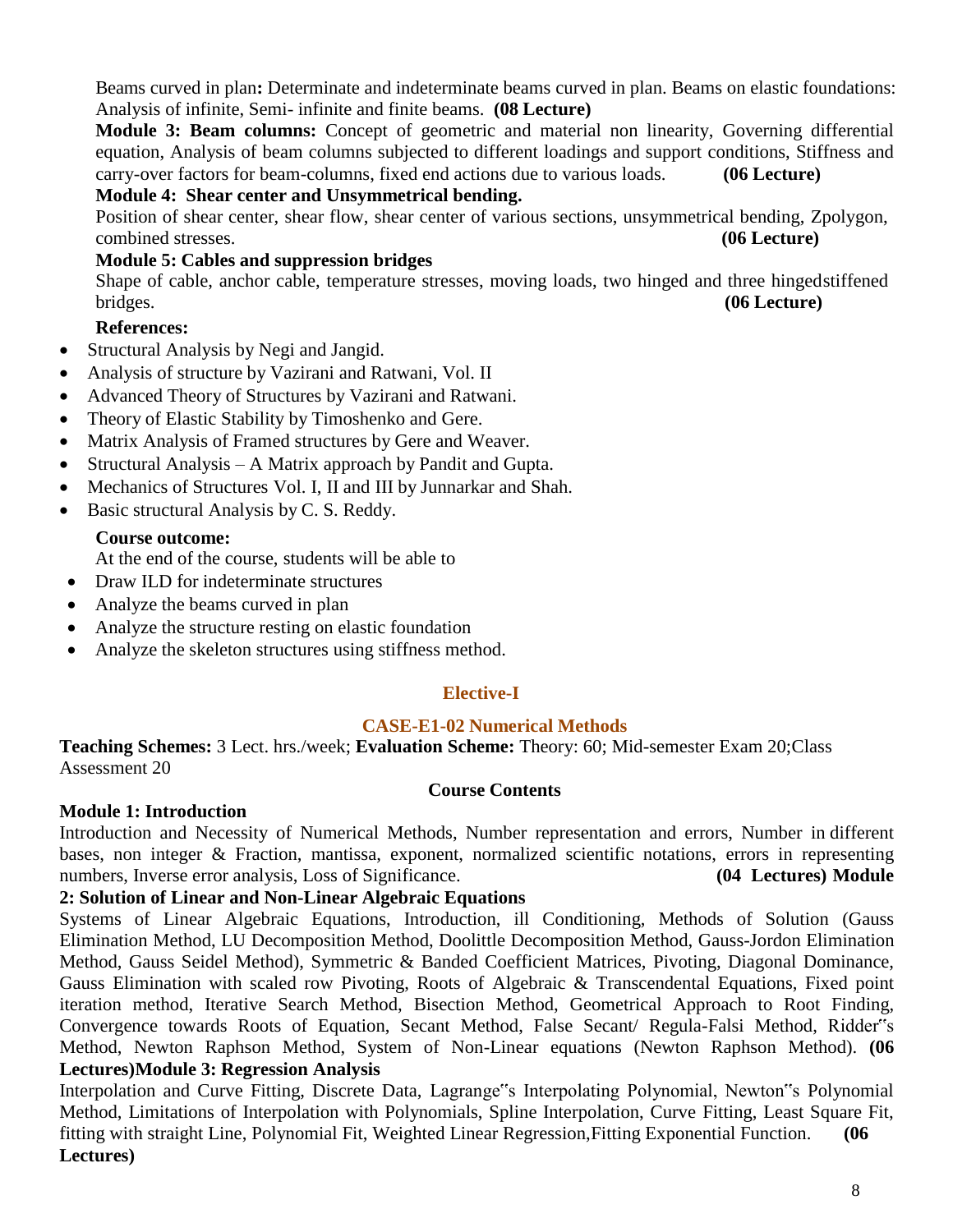#### **Module 4: Numerical Integration Methods**

Numerical Differentiation and Integration, Taylor's Series, Finite Difference Method, Error inFinite Difference Approximation, Richardson Extrapolation, Derivatives by Interpolation, CubicSpline Interpolant, Numerical Integration or Quadrature, Newton Cotes Formula, Trapezoidal &Composite Trapezoidal Rule, Simpson Rule, Recursive Trapezoidal Rule, Romberg Integration, Gaussian Integration, Orthogonal Polynomial, Abscissas and Weights for Gaussian Quadrature,Gauss Legendre Quadrature, Gauss Laguerre & Gauss Hermite Method, Gauss-ChebyshevQuadrature, Gauss Quadrature with Logarithmic Singularity. **(08 Lectures)**

#### **Module 5: Solution of Differential Equations**

Initial Value Problem, Taylor series approach, Euler"s Method, Runge-Kutta Method, Second Order Runge-Kutta Method, Forth order Runge-Kutta Method, Stability of Euler"s Method, Stiffness, Adaptive Runge-Kutta Method, Bulrisch Stoer Method, Numerical Methods in Structural Dynamics, Implicit and Explicit Method, Central Difference Method, Newmark-Beta Method, Wilson-Theta Method.Boundary Value Problem, Eigenvalue Problem in Structural Dynamics, Inverse vector iteration method. **(08 Lectures)**

**Guidelines for Assignments:** Minimum six assignments consisting theoretical as well as numerical aspects of the Course shall be performed by the candidate.

Assignments covering programming in C or MATLAB for all methods is desirable.

**Guidelines for Class Test:** Class Test shall cover Syllabus of any Three Modules.

#### **References:**

- L. Ridgway Scott., Numerical Analysis, Princeton University Press
- S. D. Conte, Carl de Boor, Elementary Numerical Analysis: An Algorithmic Approach, McGraw Hill Publications
- S. R. Otto, J. P. Deneir, An introduction to Programming and Numerical methods in MATLAB,Springer
- Jaan Kiusalaas, Numerical Methods in Engineering with MATLAB, Cambridge UniversityPress.
- William H. Press, Saul A. Teukolsky, William T. Vetterling, Brian P. Flannery, NumericalRecipes in C, Cambridge University Press.

#### **Outcomes:**

#### **Upon completion of the course the students will be able to:**

- Formulate mathematical models of various engineering problems.
- Demonstrate understanding of common numerical methods and how they are used to obtain approximate solutions.
- Solve non-linear equations, simultaneous linear algebraic equations, Eigen value problems, using numerical methods.
- Perform numerical differentiation and integration and analyze the errors.
- Apply curve fitting techniques to experimental data.
- Implement knowledge of numerical methods in C-programming or MATLAB

#### **Elective-I**

#### **CASE-E1-03 DESIGN OF STEEL CONCRETE COMPOSITE STRUCTURES**

**Teaching Schemes:** 3 Lect. hrs./week; **Evaluation Scheme:** Theory: 60; Mid-semester Exam 20;Class Assessment 20

#### **Course Contents**

**Module 1: Introduction**

Introduction to steel - Concrete composite construction - Theory of composite structures - Introduction to steel - Concrete - Steel sandwich construction. **(05Lectures)**

#### **Module 2: Design of Composite Members**

Behavior of composite beams - Columns - Design of composite beams - Steel – Concretecomposite columns - Design of composite trusses. **(05 Lectures)**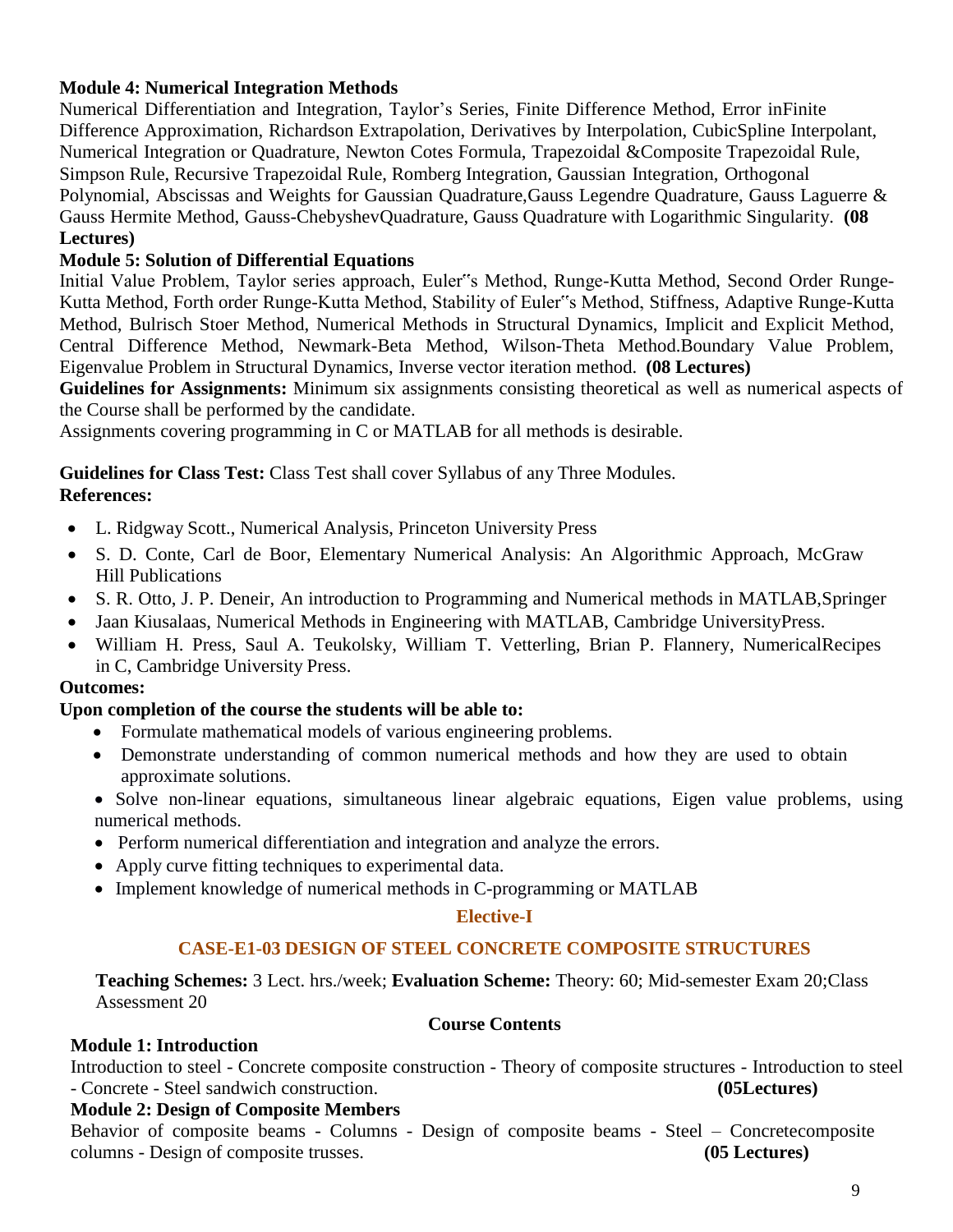#### **Module 3: Design of Connections**

Types of connections - Design of connections in the composite structures – Shear connections -Design of connections in composite trusses. **(05 Lectures)**

**Module 4: Composite Box Girder Bridgers**

Introduction - Behavior of box girder bridges - Design concepts. **(05 Lectures)**

#### **Module 5: General**

Case studies on steel - Concrete composite construction in buildings - Seismic behaviour ofcomposite structures. **(05 Lectures)**

#### **References:**

1. Johnson R.P., Composite structures of steel and concrete, Blackwell ScientificPublications (Second Edition), UK, 1994.

- 2. Owens, G.W. and Knowels. P. Steel Designers manual (Fifth edition), Steel ConcreteInstitute (UK), Oxford Blackwell Scientific Publications, 1992.
- 3. Workshop on Steel Concrete Composite Structures, conducted at Anna University, 2000.

#### **Elective-I**

#### **CASE-E1-04 Design of Bridges**

**Teaching Schemes:** 3 Lect. hrs./week; **Evaluation Scheme:** Theory: 60; Mid-semesterExam 20; Class Assessment 20

#### **Course Contents**

#### **Module 1: Introduction to Bridge Engineering**

Historical Perspective, Introduction, Layout and Planning, Investigations for Bridges, Classification and Components of Bridges, Choice of Type of Bridges and Choice of Materials. General Arrangement of Various Types of Bridges including Arch Type, Slab Type, Slab and Beam Type, Plate Girder Type, Open Web Girder, Cable Stayed Type, etc., Conceptual Bridge Design. Modern Methods of Construction of Concrete, Steel and Composite Bridges, their Impact on Analysis and Design, Study of various types of Joints to be provided during Construction.**(08 Lectures)**

#### **Module 2: Loading on Bridges (08 Lectures)**

Loading Standards for Roads and Railway Bridges as per IRC Standards and IRS Standards, Analysis of other Loads Like Impact Factor, Centrifugal Forces, Wind Load, Earthquake Load, Hydraulic Forces, Longitudinal Forces, Earth Pressure, Buoyancy Effects, etc. Analysis by Pieguad"s and Courbon"s Theory.

#### **Module 3: Structural Behavior of Various Bridges**

Structural behavior of Box Girder Bridges, Arch Bridges, Suspension Bridges, Skew Bridges andCable Stayed Bridges under various loads. **(04 Lectures)**

#### **Module 4: Design of Bridge Decks**

Load Distribution in Slab and Bridge, Behavior, Analysis and Design RC and Prestressed Deck Slab, Longitudinal and Cross Girders, Design of Long Span Bridge, Slab Culvert and Box Culvert. **(10 Lectures)**

#### **Module 5: Design of Sub structure and Foundation**

Design of Bearings, Design of Sub Structure and Foundations, Piers and Abutments of Different Types and Shapes, Shallow and Deep Foundation, Wing Walls. **(10 Lectures)**

**Guidelines for Assignments:** Minimum Six assignments consisting theoretical as well as numerical aspects of the Course shall be performed by the candidate.

**Guidelines for Class Test:** Class Test shall cover Syllabus of any Three Modules. **References**

- Dr. V. K. Raina, Concrete Bridge Practice: Analysis, Design and Economics, Shroff Publishers &Distributors Pvt Ltd.,
- Dr. B. C. Punmia, Ashok Kumar Jain, Arun Kumar Jain, Reinforced Concrete Structures, Vol. II,Laxmi Publications**.**
- Jagadish & Jayaram, Design of Concrete Bridges, Tata McGraw Hill.
- Victor, Design of Concrete Bridges, Tata McGraw Hill.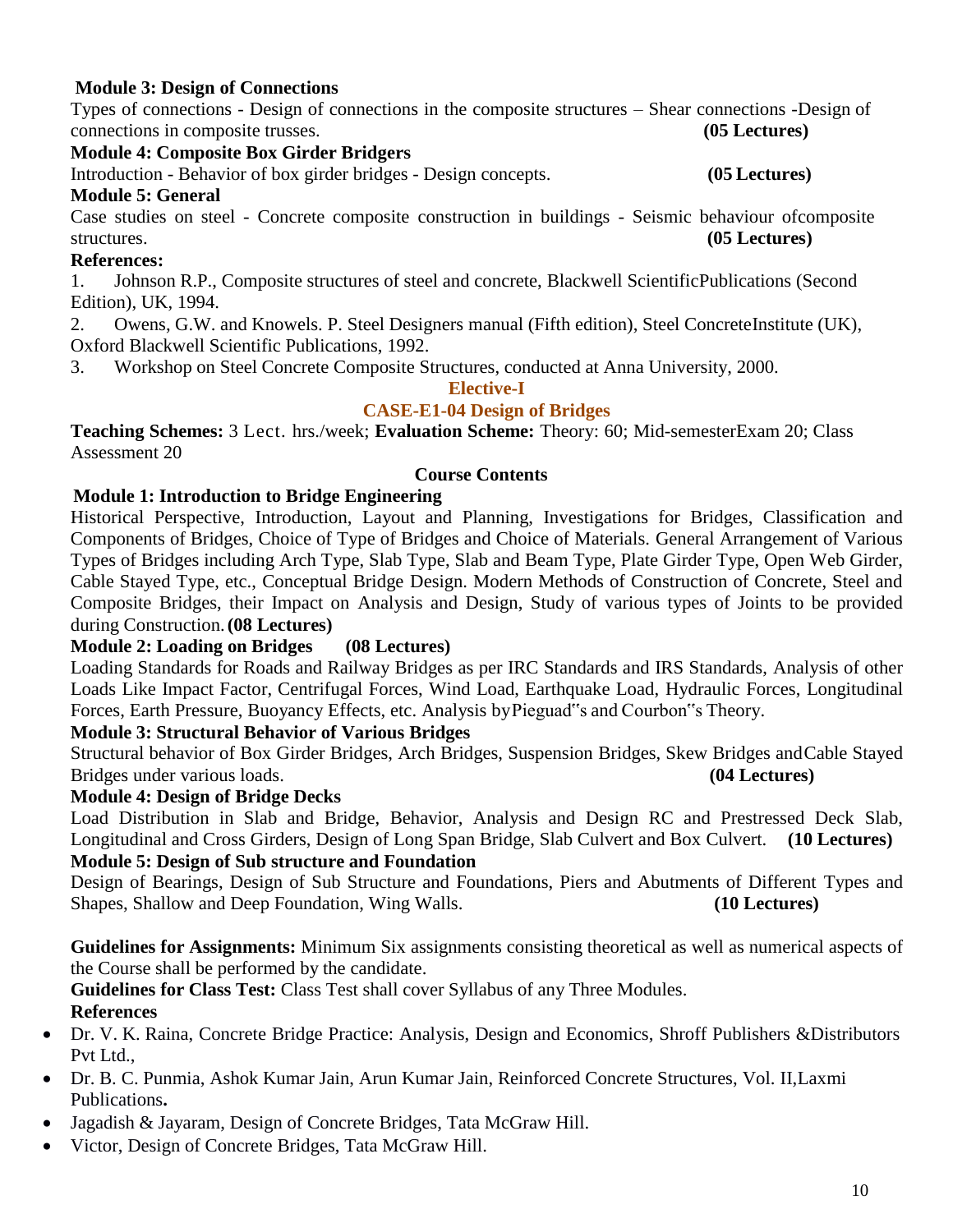- N. Krishnaraju, Prestressed Concrete Bridges, CBS Publishers & Distributors Pvt. Ltd.
- Ponnuswamy S., Bridge Engineering, Tata McGraw Hill.
- Dr. V. K. Raina., Concrete Bridge Practice: Construction, Maintenance & Rehabilitation, ShroffPublishers & Distrib. Pvt Ltd.
- Dr. V. K. Raina, Field Manual for Highway & Bridge Engineers, Shroff Publishers & DistributorsPvt Ltd.
- Dr. V. K. Raina, Handbook for Concrete Bridges, Shroff Publishers & Distributors Pvt Ltd.
- Victor D. J., Essentials of Bridge Engineering, Oxford & IDH
- David Lee, Bridge Bearing and Expansion Joints.
- Indian Road Congress Codes IRC-6,18,21,112
- Indian Railway Bridge Codes & Manuals.
- Indian Standard Codes (latest Versions) IS 456-2000, IS 1893-2002, IS 1343-2012

#### **Outcomes:**

#### **Upon completion of the course the students will be able to:**

- Understand the preliminary concepts, development, various types of bridges and it"s conceptualdesign
- Study various types of loadings coming on road and railway bridges.
- Study the behaviour of various types of bridges under different loadings.
- Design of slab decks of various types of RC and PSC bridges.
- Perform the design of substructure components like piers, abutments, wing walls and it sfoundation.
- Study the provision and importance of joints provided in the structure.
- Know the various construction techniques and practices adopted for different bridges and itsimpact on design.

#### **Elective-II**

#### **CASE-E2-01 Advanced Prestressed Concrete**

**Teaching Schemes:** 3 Lect. Hrs./week; **Evaluation Scheme:** Theory: 60; Mid-semester Exam 20;Class Assessment 20

#### **Course Contents**

#### **Module 1: Introduction to Prestressed Concrete**

Basic Principle of Prestressing, Methods and Systems of Prestressing, Material Requirements, Losses of Prestressing, Analysis of Rectangular, Symmetrical and Unsymmetrical, Flanged Beams, Concept of Cable Profile, Pressure Line, Thrust Lines, etc. **(04 Lectures)**

#### **Module 2: Design of Anchor Blocks (08 Lectures)**

Design of Anchor Blocks using Magnel"s Method, Guyon"s Method and IS Code Method

#### **Module 3: Analysis and Design of PSC Members (08 Lectures)**.

Analysis of PSC section for Flexural Strength, Shear Strength and Deflection, Design of Prestressed Concrete section for Flexural Strength by Analytical procedure and Magne's Graphical method, Shear Strength and Deflection, Design of Statically Indeterminate Beams and Single-Story Portal Frame, Concordant Cable Profile. **Module 4:**

Analysis and Design of Composite Construction of Prestressed and in-situ Concrete Structures, Design of One way and Two-way Slab, Grid Slab. Design of Various PSC Structures**-** Design of Cylindrical and Noncylindrical Pipes, Design of Poles, Circular Prestressing forWater Tanks, Design of Sleepers. **(08 Lectures) Module 5: Causes and Remedies of Various Defects in PSC**

Causes of various Defects in Prestressed Concrete like Cracking, Buckling, Deflection, Deterioration, Corrosion of Prestressing Steel, Concrete Crushing at End Anchorages, Grouting of Post Tensioned Tendons, Congested Connections, Dimensional Tolerances etc. and Remedial Measures. **(06 Lectures)**

#### **Guidelines for Assignments:**

 Minimum Six assignments consisting theoretical as well as numerical aspects of the Course shallbe performed by the candidate.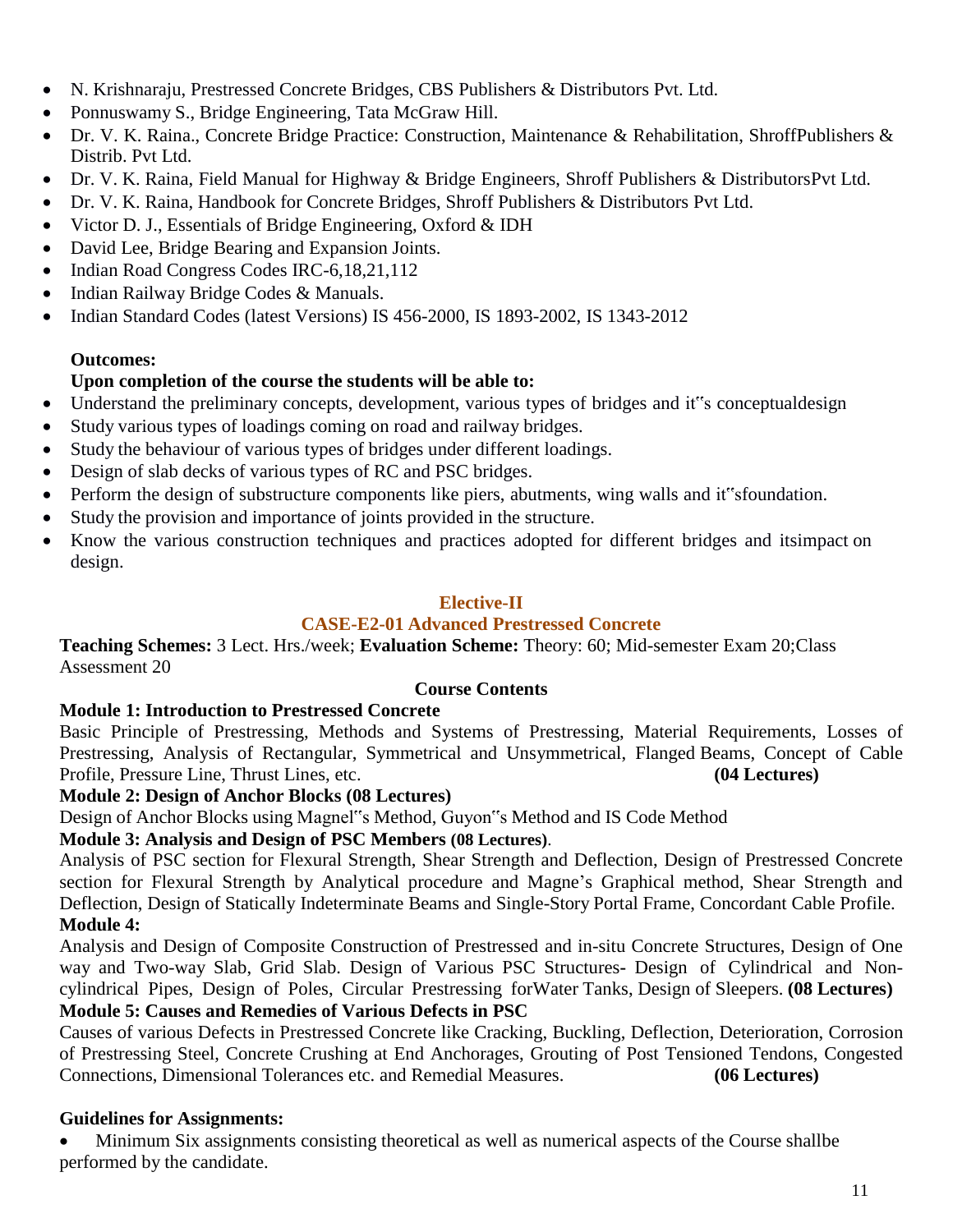One assignment based on visit to any of the prestressed concrete plant or ongoing site involving prestressed concrete activities is desirable.

Use of IS 456-2000 and IS 1343 is allowed in the theory examination.

 The necessary charts for design of anchor blocks by various methods shall be provided in thequestion paper.

**Guidelines for Class Test:** Class Test shall cover Syllabus of any Three Modules.

#### **References:**

- N. Krishnaraju, Prestressed Concrete, Tata Mc Graw-Hill Publishing Company.
- T. Y. Lin & Nedbhurns, Design of Prestressed Concrete Structures, John Wiley & Sons
- S.Ramamruthm, Pretsressed Concrete, Dhanpat Rai and Sons.
- Sinha and Roy, Fundamentals of Prestressed Concrete, S. Chand Ltd.
- N. Rajagopalan, Prestressed Concrete, Narosa Publishing House.
- James R. Libby, Modern Prestressed Concrete, CBS Publishers & Distributors Pvt. Ltd.
- IS 1343: 2012, Indian Standard Code of Practice for Prestressed Concrete.
- IS 784: 2001, Indian Standard Code for Circular Prestressing in prestressed concrete pipes.

#### **Outcomes:**

Upon completion of the course the students will be able to:

- Understand the preliminary concept, terminologies and methodologies related to prestressedconcrete.
- Analyse and design of the anchor blocks.
- Analyse the PSC member for flexural, shear strength and deflection.
- Design the simple and indeterminate structures like continuous beams and portal frames.
- Analyse and design composite section and various slabs.
- Design various special types of PSC structures like pipes, poles, tanks, sleepers.
- Understand the causes of various defects in PSC structure and remedies for it.

#### **Elective-II**

#### **CASE-E2-02 Design of Masonry Structures**

**Teaching Schemes:** 3 Lect. hrs./week; **Evaluation Scheme:** Theory: 60; Mid-semester Exam 20;Class Assessment 20

#### **Course Contents**

#### **Module 1: Introduction**

Masonry units, Materials and Types, History of Masonry Characteristics of Brick, Stone, Clay Block, Concrete Block, Stabilized Mud Block Masonry units – Strength, Modulus of Elasticity and Water Absorption. Masonry materials, Classification and Properties of Mortars, Selection of Mortar. **(04 Lectures)**

#### **Module 2: Strength of Masonry in Compression**

Behaviour of Masonry under Compression, Strength and Elastic Properties, Influence of Masonry unit and Mortar Characteristics, Effect of Masonry unit Height on Compressive Strength, Influence of Masonry Bonding Patterns on Strength, Prediction of Strength of Masonryin Indian Context, Failure Theories of Masonry under Compression. Effects of Slenderness and Eccentricity, Effect of Rate of Absorption, Effect of Curing, Effect of Ageing, Effect of Workmanship on Compressive Strength. **(06 Lectures)**

#### **Module 3: Flexural, Shear and Bond Strength**

Flexural Strength and Shear Strength of Masonry, Bond between Masonry unit and Mortar, Testsfor determining Flexural, Shear and Bond strengths, Factors affecting Bond Strength, Effect of Bond Strength on Compressive Strength, Orthotropic Strength Properties of Masonry in Flexure, Shear Strength of Masonry. **(08 Lectures) Module 4: Design of Load Bearing Masonry Buildings**

Permissible Compressive Stress, Stress Reduction and Shape Reduction Factors, Increase in Permissible Stresses for Eccentric Vertical and Lateral Loads, Permissible Tensile and Shear Stresses, Effective Height of Walls and Columns, Opening in Walls, Effective Length, Effective Thickness, Slenderness Ratio, Eccentricity, Load Dispersion, Arching action, Lintels, Wall Carrying Axial Load, Eccentric Load with Different Eccentricity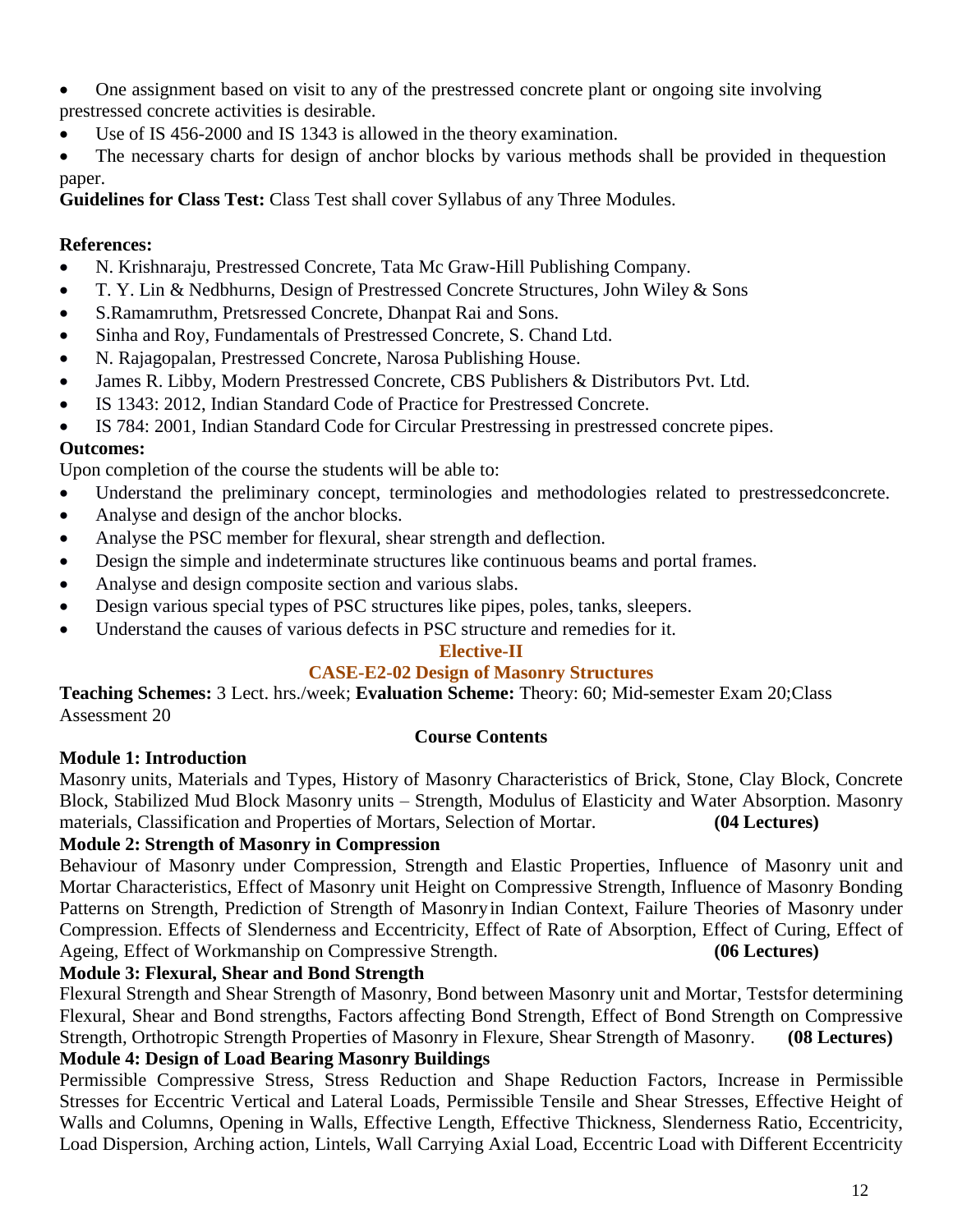Ratios, Wall with Openings, Free standing Wall, Design of Load Bearing Masonry for Buildings up to 3 to 8 Storey"s using BIS Codal Provisions. **(12 Lectures)**

#### **Module 5: Earthquake Resistant Masonry Buildings**

Behaviour of masonry during earthquakes, concepts and design procedure for earthquake resistant masonry, BIS Codal provisions. Masonry arches, domes and vaults: Components and classification of masonry arches, domes and vaults, historical buildings, construction procedure.

Structural Aspects of Monuments & Ancient Structures- Evolution of Construction Practices, Materials of Construction, Choice of Structural Framing, Form Design, Geometric Proportions, Choice of Foundations, Footprint Ratio, Study of any FourHistorical Monuments from Structural point of view. **(10 Lectures)**

**Guidelines for Assignments:** Minimum Six assignments consisting theoretical as well as numerical aspects of the Course shall be performed by the candidate.

**Guidelines for Class Test:** Class Test shall cover Syllabus of any Three Modules.

**References:**

- Hendry A.W., "Structural masonry", Macmillan Education Ltd., 2nd edition
- $\bullet$  Sinha B.P & Davis S.R., "Design of Masonry structures", E & FN Spon
- Dayaratnam P, "Brick and Reinforced Brick Structures", Oxford & IBH
- Curtin, "Design of Reinforced and Prestressed Masonry", Thomas Telford
- Sven Sahlin, "Structural Masonry", Prentice Hall

 Jagadish K S, Venkatarama Reddy B V and Nanjunda Rao K S, "Alternative Building Materialsand Technologies", New Age

International, New Delhi & Bangalore

 IS 1905: 1987 Indian Standard Code of Practice for Structural Use of Unreinforced Masonry,Bureau of Indian Standards, New

Delhi.

 SP20 (S&T): 1991, Handbook on Masonry Design and Construction, Bureau of IndianStandards, New Delhi.

#### **Outcomes:**

Upon completion of the course the students will be able to:

Understand the preliminary information of various masonry structures including materials of

construction, basic properties and

- parameters.
- Understand the compressive strength of masonry structures under various conditions andsituation.
- Determine strength of masonry structure in flexure, shear, bond and factors affecting.
- Design the load bearing masonry buildings.
- Design the earthquake resistant masonry structures.
- Understand the structural aspects of monuments and historical buildings.

#### **Elective-II CASE-E2-03 OFFSHORE STRUCTURES**

**Teaching Schemes:** 3 Lect. hrs./week; **Evaluation Scheme:** Theory: 60; Mid-semester Exam 20;Class Assessment 20

#### **Course Contents**

| <b>Module 1: Wave Theories</b>                                                                |                 |
|-----------------------------------------------------------------------------------------------|-----------------|
| Wave generation process, small and finite amplitude wave theories.                            | $(06$ Lectures) |
| <b>Module 2: Forces of Offshore Structures</b>                                                |                 |
| Wind forces, wave forces on vertical, inclined cylinders, structures - current forces and use |                 |
| of Morison equation.                                                                          | $(06$ Lectures) |
| <b>Module 3: Offshore Soil and Structure Modeling</b>                                         |                 |
| Different types of offshore structures, foundation modeling, structural modeling.             | (06 Lectures)   |